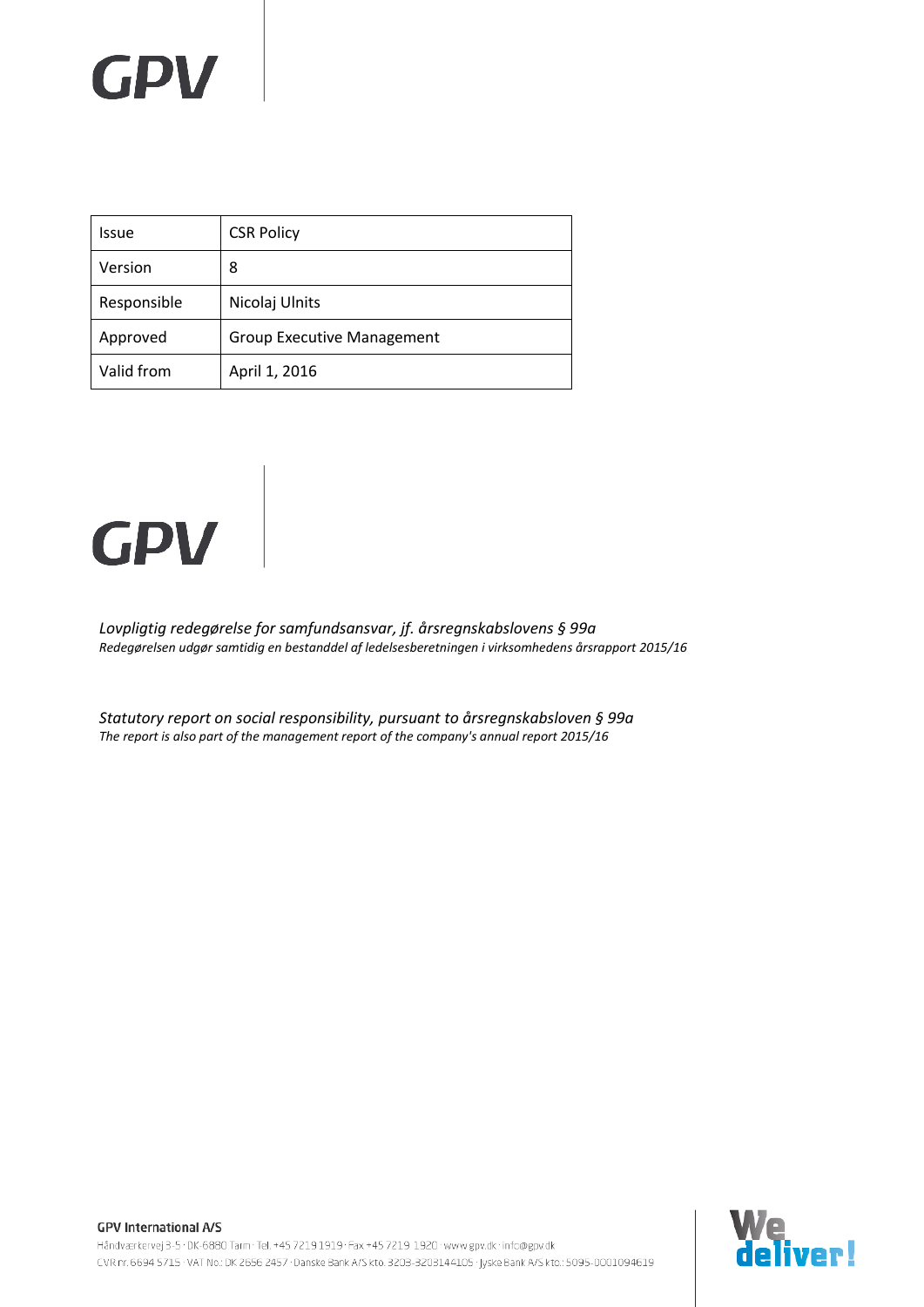# **GPV**

### **Table of contents**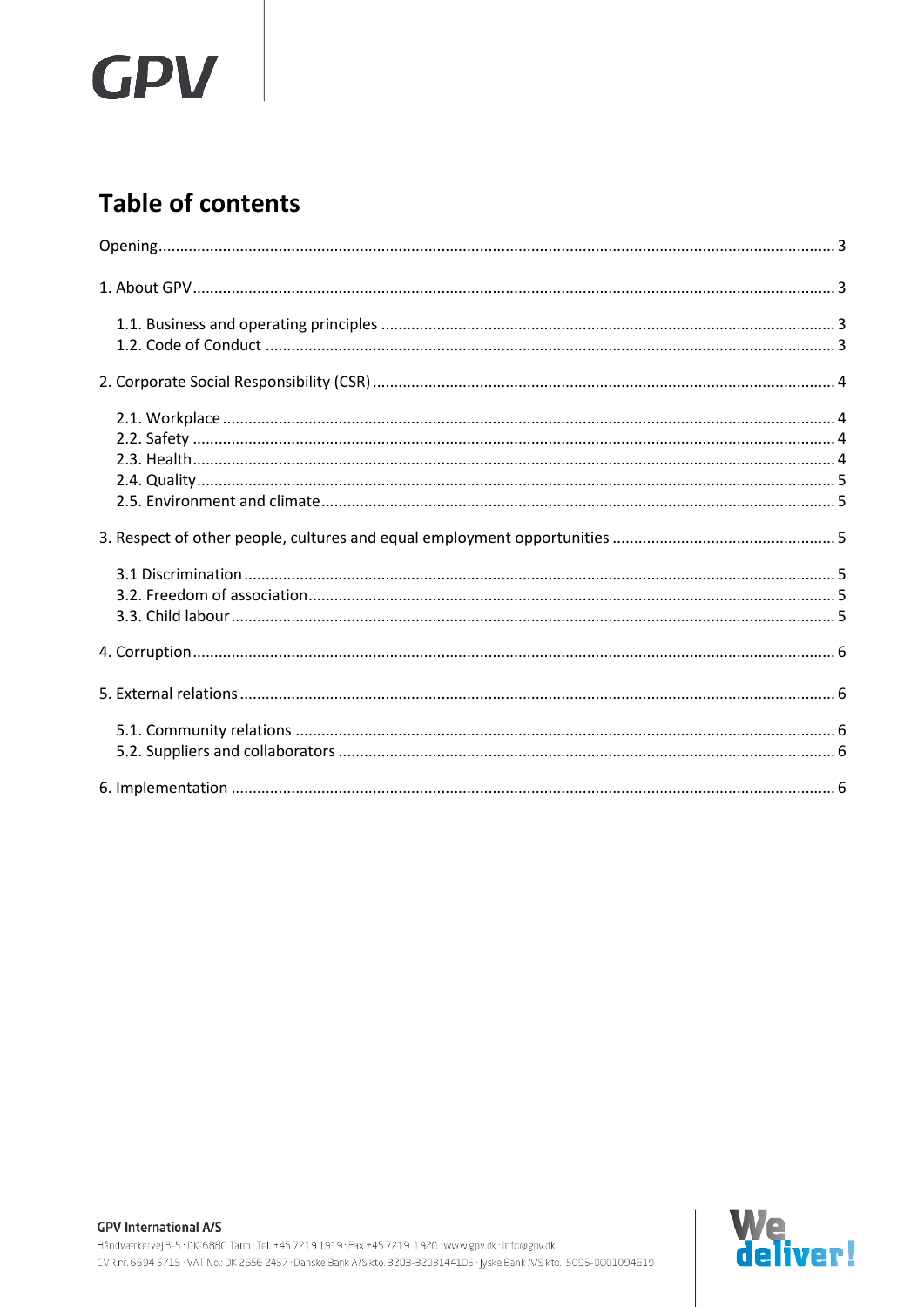### <span id="page-2-0"></span>**Opening**

By this policy GPV group declares that we intend to meet a wide range of Corporate Social Responsibility (CSR).

The policy underlies the yearly goals set by the executive management. The goals achieved during the past year as well as effort for the coming year will appear from the annual follow up on agreed KPIs and their annual targets..

This policy requires as a minimum to fulfil the principles contained in

- **TLS 8001 (Thai Labour Standard)**
- **UN Global Compact.**

#### <span id="page-2-1"></span>**1. About GPV**

#### <span id="page-2-2"></span>**1.1. Business and operating principles**

GPV is a knowledge based outsourcing partner with specialist capabilities within high technology and complex manufacturing.

GPV delivers complete solutions or components and works together with global oriented customers in the segments Clean Tech, Instruments and Industry, Medico, Marine and Defence.

GPV is a global operating company founded in Denmark and with Danish headquarters. We comply with local legislation in all the countries in which we operate.

#### <span id="page-2-3"></span>**1.2. Code of Conduct**

The GPV Group is dedicated to being a responsible employer and a good corporate citizen. The Code of Conduct represents our core values and reflects our continued commitment to ethical business practices and regulatory compliance.

The Code applies to all employees of the GPV Group worldwide, and it is the responsibility of Management and all employees to ensure compliance with this Code of Conduct.

In the event of non-compliance, employees are encouraged and expected to give notice to the Executive Board, and they are assured that they will suffer no retaliation or other negative consequences in such case. We take a very serious view of any suspicion of breach of GPV's Code of Conduct, and in any cases of non-compliance with the Code of Conduct, we will act.

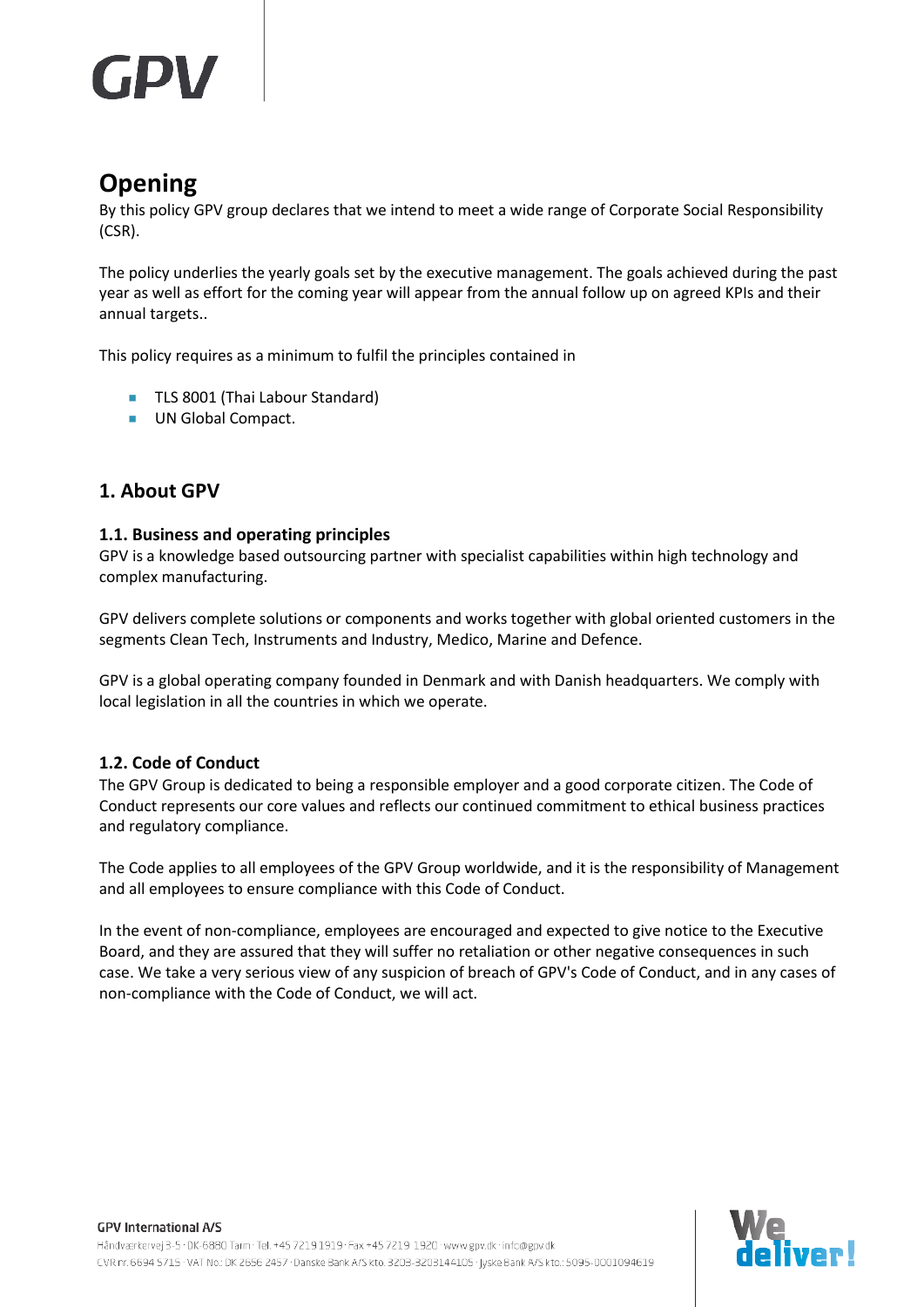### <span id="page-3-0"></span>**2. Corporate Social Responsibility (CSR)**

#### <span id="page-3-1"></span>**2.1. Workplace**

GPV strive to continually improve our work environment. We aim to strengthen and implement a shared corporate culture which is to help us treat all colleagues equally, regardless of culture, history and tradition. If GPV employees have good working conditions and are committed to their work, together we can do the best job possible.

#### **Diversity**

In GPV we place the right people in the right job. We are looking for competencies to fill in a certain job regardless of religion, culture, colour of skin, etc.

#### **Training and development initiatives**

It is our aim to provide our colleagues with continuous and relevant education and training.

#### **Working hours**

In GPV the amount of working hours lives up to the local labour legislation. In situations where law or agreements claim overtime pay or other kind of nuisance bonus, it will be paid.

#### <span id="page-3-2"></span>**2.2. Safety**

GPV ensures that production in all phases of the supply chain is planned and organized to promote a safe, healthy and responsible working environment. The purpose is to avoid accidents and to ensure that the physical and mental condition of the employees does not deteriorate.

The work at GPV is carried out in accordance with the following principles:

- Risks are controlled and managed at the source
- To the extent possible, the work is adjusted to fit the individual employee in terms of equipment, as well as work and production methods
- **Monotonous work is limited to minimize its impact on the employee's health**
- No work methods constitute danger to the employees

GPV makes every effort to ensure that our processes are safe and that high quality standards are maintained throughout the entire supply chain, from incoming raw material to finished goods. GPV makes every effort to ensure that no employee suffers physical or psychological harm at work.

#### <span id="page-3-3"></span>**2.3. Health**

It is important to GPV to have healthy employees. GPV ensures that efforts to improve the general health are part of the GPV way to act.

GPV helps improving the health of its employees by combining the efforts to improve the work environment with initiatives targeting a healthier lifestyle and an improved well-being.

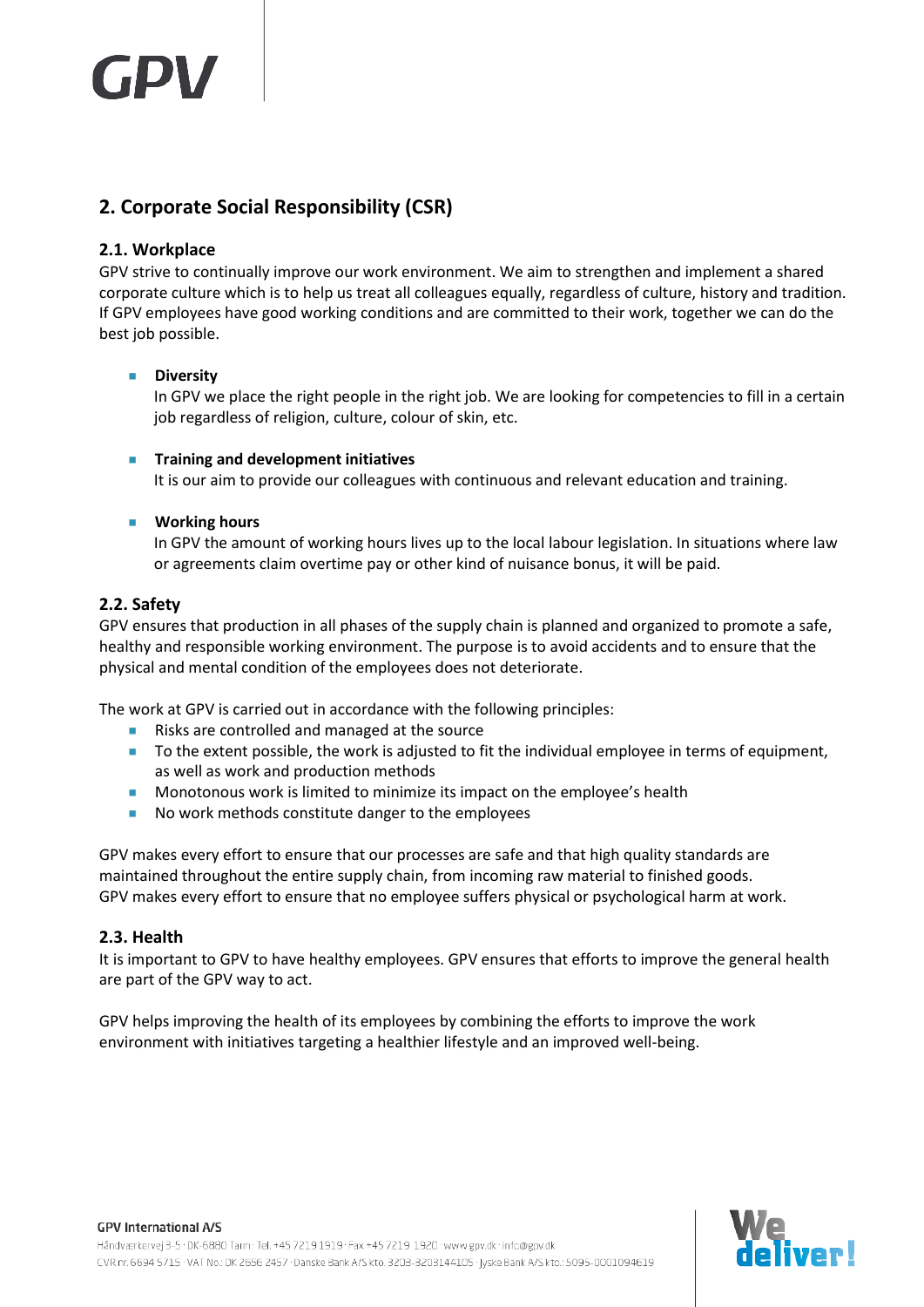## TDW

#### <span id="page-4-0"></span>**2.4. Quality**

GPV ensures that our suppliers show respect of high product quality and of the environment. GPV inspects and audits significant suppliers at least once a year and visits suppliers with low performance.

Internal quality conditions comply with the industry's highest standards to live up to the terms of the quality certificates GPV has achieved. These certificates are given in the CSR report's data sheet.

#### <span id="page-4-1"></span>**2.5. Environment and climate**

The production in general affects the environment by discharging substances into the air, the ground and the water. GPV has no explicit policy to reduce our effects on the climate, but we comply with all applicable laws and regulations, and we continually work to reduce our energy and water consumption. Our aim is to contribute to sustainable development by focusing on

- **Employees**
- **Environment**
- **Quality**

GPV is ISO 14001 certified which means that we continuously work determinedly and systematically to improve the environment. Every year GPV is evaluated by external auditors.

#### <span id="page-4-2"></span>**3. Respect of other people, cultures and equal employment opportunities**

Regardless of the country in which we operate, we maintain that the human rights of every individual should be respected and upheld.

#### <span id="page-4-3"></span>**3.1 Discrimination**

All GPV employees must show respect of the values and cultures of the people with whom GPV works both internally and externally. As a natural consequence, GPV prohibits discrimination on the basis of sex, race, colour of skin, religion and beliefs, political opinion, sexual orientation, age, handicap or national, social and ethnic origins.

GPV ensures that we do not discriminate when hiring, moving, promoting or dismissing employees, or in connection with pay reviews, training and development or other working conditions. All these elements are based on relevant and objective criteria.

#### <span id="page-4-4"></span>**3.2. Freedom of association**

GPV does not interfere with the employees' choice of union or other association and respects the employees' right to organise and enter into collective bargaining.

#### <span id="page-4-5"></span>**3.3. Child labour**

GPV does not accept child labour. GPV is aware of and respects the ban against child labour as expressed in EU Directive 94/33/EC of 22 June 1994 on the protection of young people in the workplace, the UN Convention on Economic, Social and Cultural Rights of 16 December 1966, ILO Convention No. 138 of 26 June 1973 on Minimum Age, ILO Convention No. 182 of 17 June 1999 on the Worst Forms of Child Labor as well as the UN Convention on the Rights of the Child of 20 November 1989.